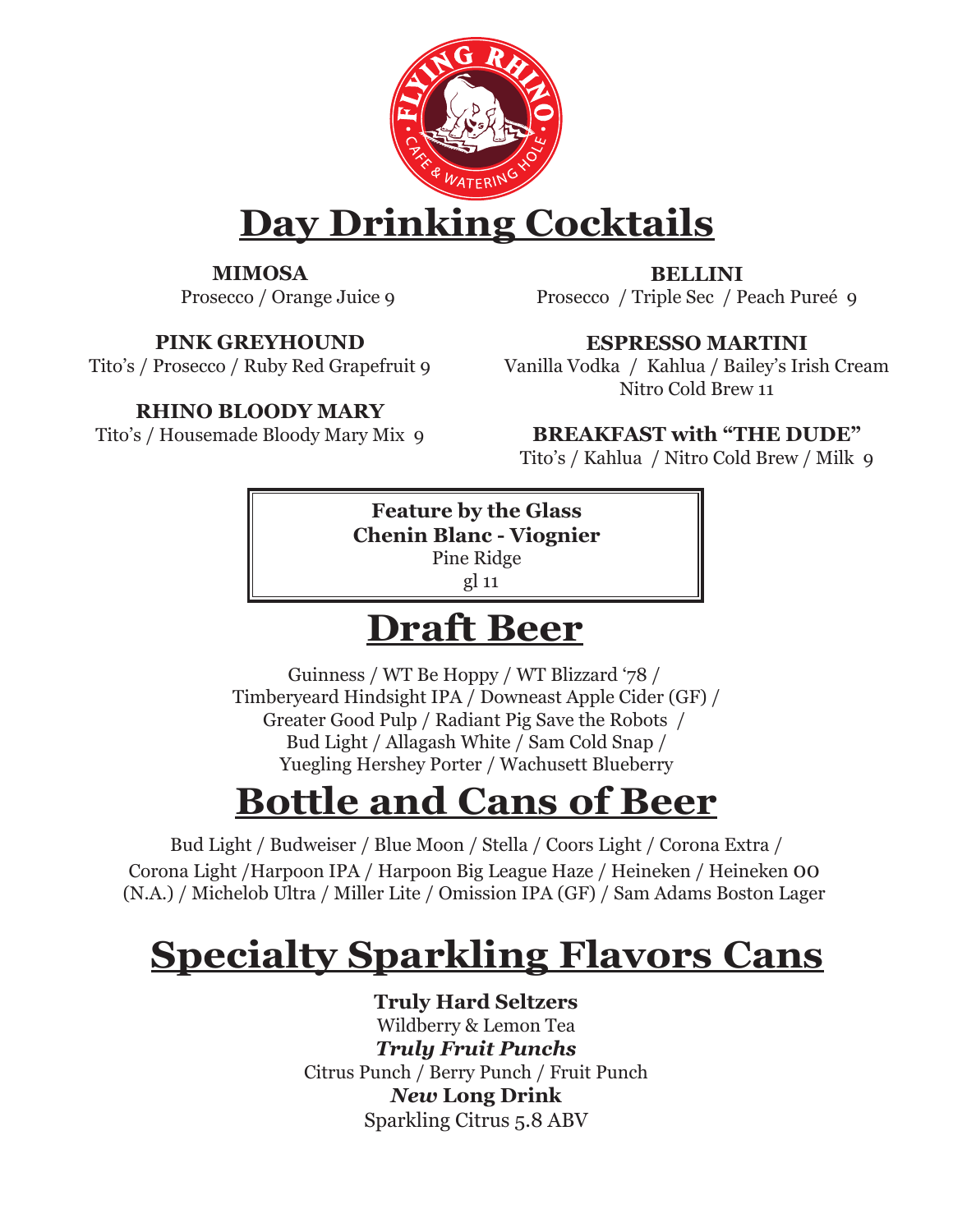



## **Rhino Late Nite**

# **Bites**

#### **Rhino Wings**

Celery/Homemade Ranch 15/28

### **Rhino Fingers**

Celery/Homemade Ranch 15/28

### **\*Served with your choice of**

Original Hot Honey/ Homemade Buffalo/ Cajun Dry Rub

#### **Buffalo Chicken Wontons**

Chicken/Cheese Buffalo Sauce Buttermilk Dip 10/18

#### **Hummus Bil Lahme**

Hummus/ Feta Cheese/ Seasoned Ground Beef/ Zah'tar Spiced Pita Bread 10/18

#### **Crab Rangoons**

Crab/Cream Cheese Bok Choy Sweet Chili Sauce  $9/17$ 

**Fried Pickles** 

Dill Pickle Chips/Cornmeal Batter/1000 Island 8/14

# **Rhino Classics**

**Ivory Tusk**

Chopped Chicken/American Caramelized Onions/Mayo Italian Bread 12

**Chicken and Waffle** 

Fried Chicken/Rhino Family Waffle/Cheddar/Maple Sriracha 12